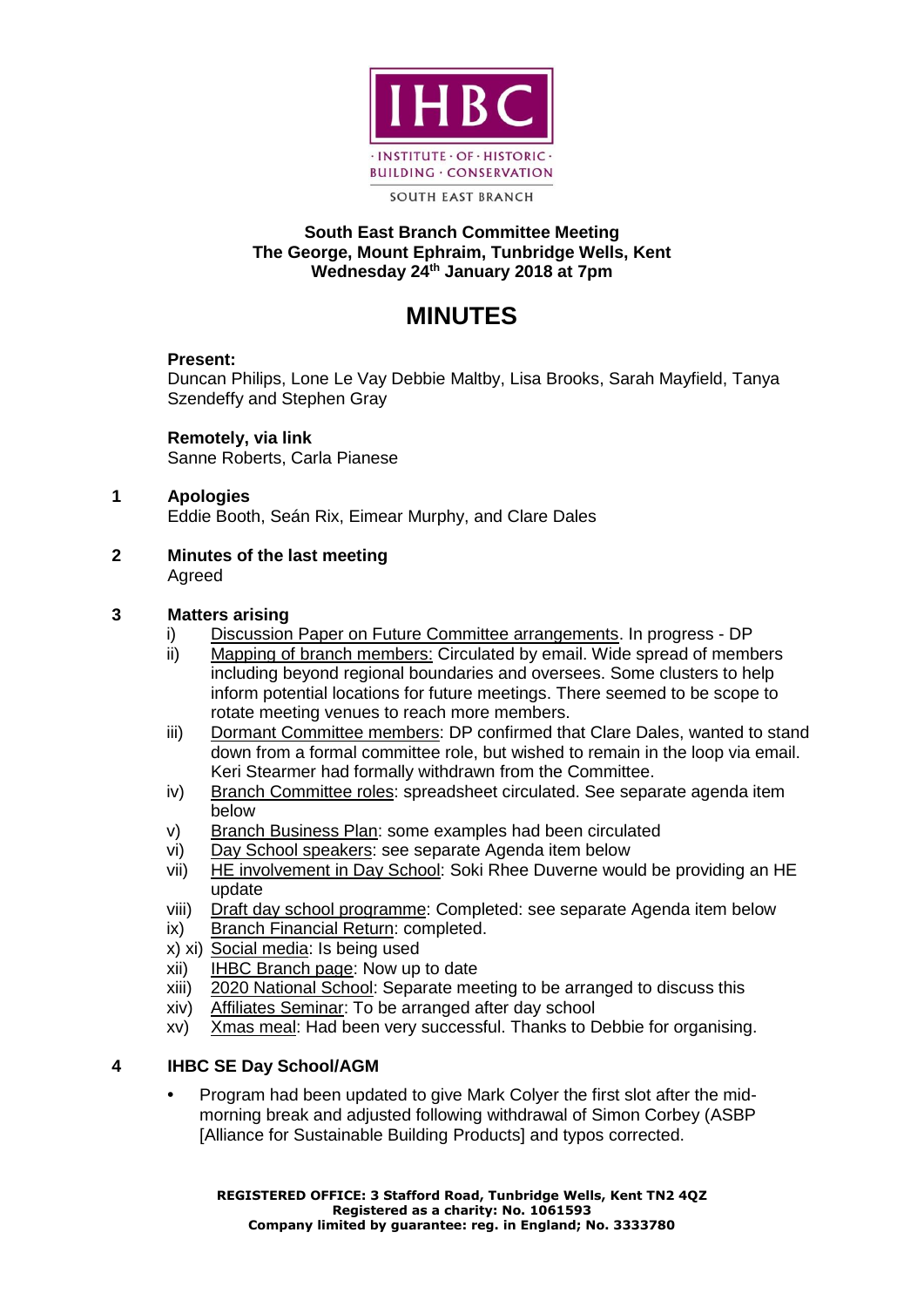- Agreed that we were ready to formally publicise the school. Agreed that we would charge £50 for non-members but retain £40 for IHBC Members
- **•** DP agreed to set up Eventbrite, agreed to add handling charge to tickets.
- **•** Program Image, Duncan would check if he has a suitable image as an alternative to the one sourced from the internet. LB suggested changing font colour to ensure it was clear in front of image. Agree LL would make changes to program and send to DP with a copy of image
- **•** Arrangements for the day/catering options: Agreed that proposed buffet was acceptable. LB queried whether we needed more veggie option. LL to monitor booking to check dietary requirements and adjust buffet options if necessary

#### **Agreed Action:**

- i) AGM Event flier to amended as discussed and emailed to DP with source image - **LL**
- ii) Online booking to be arranged on Eventbrite **DP**
- iii) Dietary requirements to be monitored and buffet options adjusted if required. **DP**

#### **5 Review of Committee arrangements/ Committee vacancies/interim arrangements**

Draft proposals following discussions at last meeting in preparation and would be circulated before AGM. Committee roles should be explained to make them seem interesting and worthwhile.

LL to correct error and confirm full membership required for IHBC Trustee/Branch Rep on IHBC Council.

SR suggested adding more information about roles in terms of the advantages in terms of career development and networking/becoming more involved in the Institute. Details to be circulated in the IHBC Branches newsletter to encourage members to become involved. DP

Agreed that if there was difficulty in recruiting reps for East and West Sussex, that there should be a single rep. There is a single Conservation Officer Group for both Counties.

## **Agreed Action:**

- iv) Review basic committee roles and explain why it is good to be involved. Send to Carla to include in Branch Section of IHBC Newsletter – **DP**
- v) Roles to be advertised on Branch web page. Liaise with Carla rather than Peter. **DP/SR**

## **6 Branch Business Plan – Progress and way forward**

EB was leading on this and was not present at meeting agreed to defer this item to next meeting.

## **7 AOB**

DP will send out a Doodle Poll for a meeting to discuss the hosting of the National Annual School in 2020. Carla advised that in developing the theme we should focus on the areas of competencies to link in to IHBC CPD requirements. She also recommended that a Branch representative should attend the next E&R meeting to see how the plans for the next Schools were developing. Carla will send the IHBC and notify the date of the next E&R meeting. DP would attend the next (2017) Annual School in Belfast.